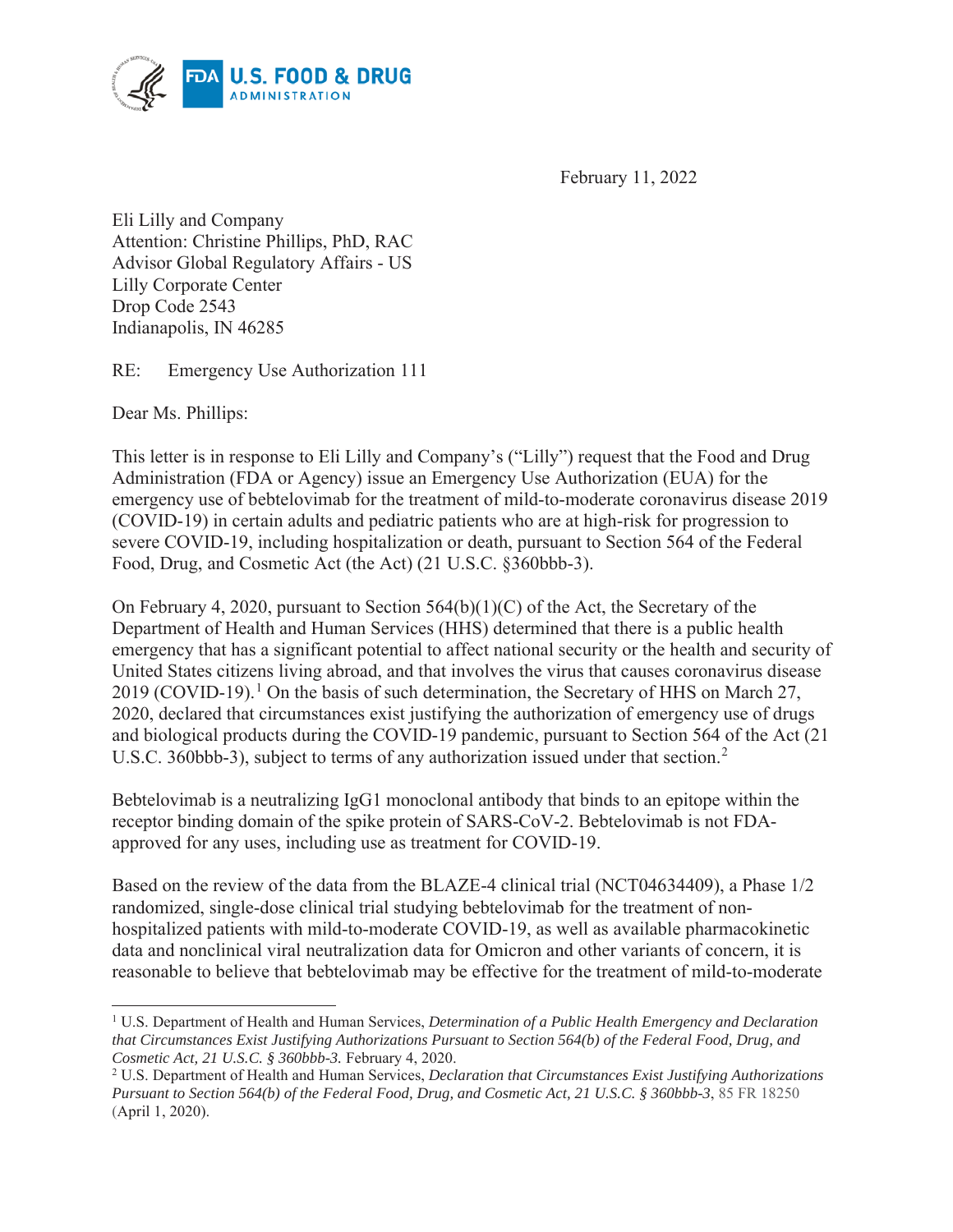COVID-19 in adults and pediatric patients (12 years of age and older weighing at least 40 kg) who are at high-risk for progression to severe COVID-19, including hospitalization or death, and for whom alternative COVID-19 treatment options approved or authorized by FDA are not accessible or clinically appropriate, as described in the Scope of Authorization (Section II), and when used under the conditions described in this authorization, the known and potential benefits of bebtelovimab outweigh the known and potential risks of such product.

Having concluded that the criteria for issuance of this authorization under Section 564(c) of the Act are met, I am authorizing the emergency use of bebtelovimab for the treatment of mild-tomoderate COVID-19 in adults and pediatric patients (12 years of age and older weighing at least 40 kg) who are at high-risk for progression to severe COVID-19, including hospitalization or death, as described in the Scope of Authorization section of this letter (Section II) and subject to the terms of this authorization.

# **I. Criteria for Issuance of Authorization**

I have concluded that the emergency use of bebtelovimab for treatment of mild-to-moderate COVID-19, when administered as described in the Scope of Authorization (Section II), meets the criteria for issuance of an authorization under Section 564(c) of the Act, because:

- 1. SARS-CoV-2 can cause a serious or life-threatening disease or condition, including severe respiratory illness, to humans infected by this virus;
- 2. Based on the totality of scientific evidence available to FDA, it is reasonable to believe that bebtelovimab may be effective for the treatment of mild-to-moderate COVID-19 in adults and pediatric patients (12 years of age and older weighing at least 40 kg) who are at high-risk for progression to severe COVID-19, including hospitalization or death, as described in the Scope of Authorization (section II), and that, when used under the conditions described in this authorization, the known and potential benefits of bebtelovimab outweigh the known and potential risks of such product; and
- 3. There is no adequate, approved, and available alternative<sup>3</sup> to the emergency use of bebtelovimab for the treatment of mild-to-moderate COVID-19 in adults and pediatric (12 years of age and older weighing at least 40 kg) patients as further described in the Scope of Authorization (section II).<sup>4</sup>

# **II. Scope of Authorization**

I have concluded, pursuant to Section  $564(d)(1)$  of the Act, that the scope of this authorization is limited as follows:

<sup>&</sup>lt;sup>3</sup> Although Veklury (remdesivir) is an approved alternative to treat COVID-19 in adults and pediatric patients within the scope of this authorization, FDA does not consider it to be an adequate alternative for certain patients for whom it may not be feasible or practical (e.g., it requires a 3-day treatment duration). 4

<sup>&</sup>lt;sup>4</sup> No other criteria of issuance have been prescribed by regulation under Section  $564(c)(4)$  of the Act.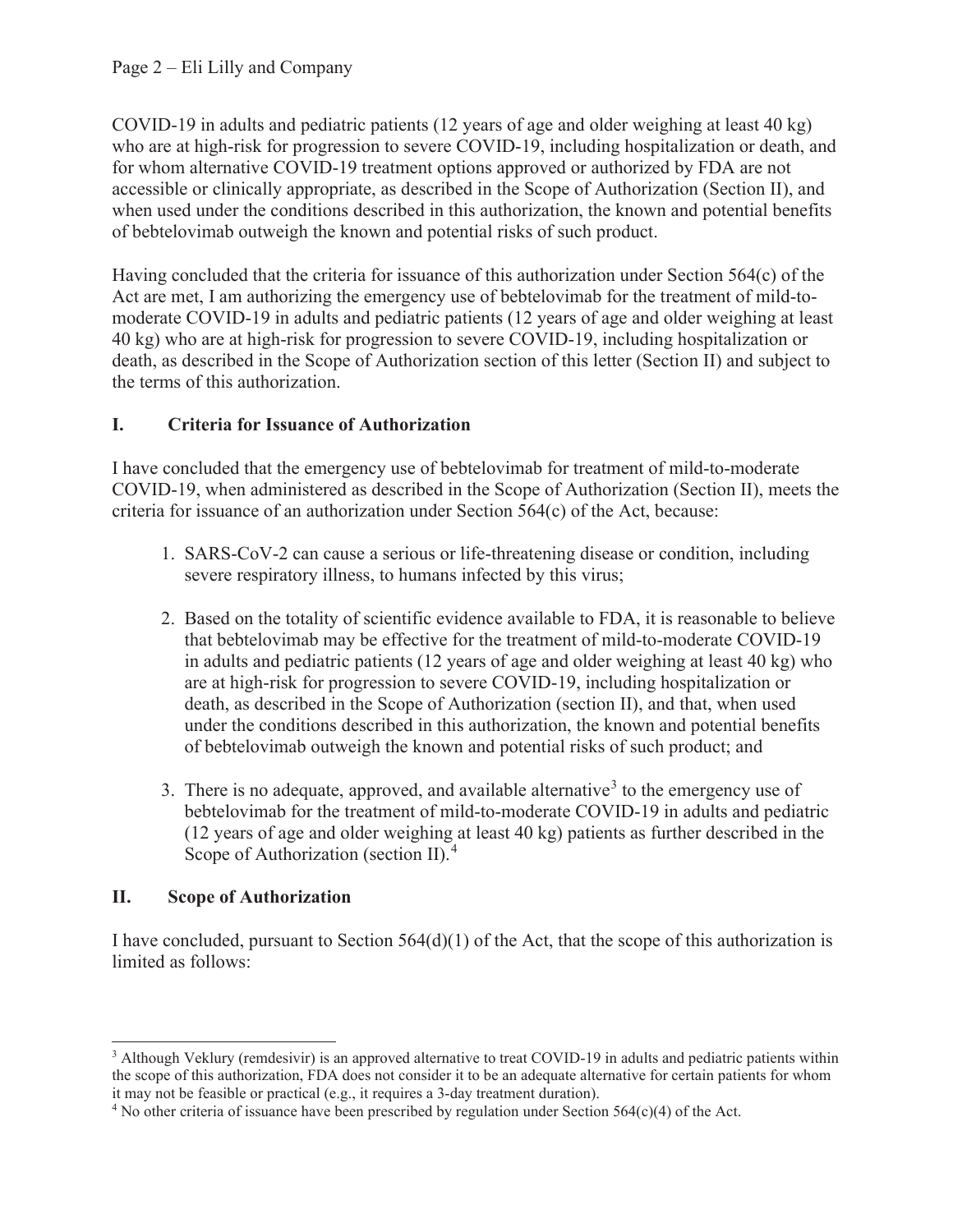- Distribution of the authorized bebtelovimab will be controlled by the United States (U.S.) Government for use consistent with the terms and conditions of this EUA. Lilly will supply bebtelovimab to authorized distributor(s)<sup>5</sup>, who will distribute to healthcare facilities or healthcare providers as directed by the U.S. Government, in collaboration with state and local government authorities as needed;
- Bebtelovimab may only be used for the treatment of mild-to-moderate COVID-19 in adults and pediatric patients (12 years of age and older weighing at least 40 kg):
	- $\bullet$  With positive results of direct SARS-CoV-2 viral testing, and
	- Who are at high-risk<sup>6</sup> for progression to severe COVID, including hospitalization or death, and
	- For whom alternative COVID-19 treatment options approved or authorized by FDA are not accessible or clinically appropriate.
- Bebtelovimab is **not** authorized for use in the following patient populations<sup>7</sup>:
	- Adults or pediatric patients who are hospitalized due to COVID-19, or
	- Adults or pediatric patients who require oxygen therapy and/or respiratory support due to COVID-19, or
	- Adults or pediatric patients who require an increase in baseline oxygen flow rate and/or respiratory support due to COVID-19 in those patients on chronic oxygen therapy and/or oxygen support due to underlying non-COVID-19 related comorbidity;
- x Bebtelovimab is **not** authorized for treatment of mild-to-moderate COVID-19 in geographic regions where infection is likely to have been caused by a non-susceptible SARS-CoV-2 variant, based on available information including variant susceptibility to these drugs and regional variant frequency*.* 8
- Bebtelovimab may only be administered in settings in which health care providers have immediate access to medications to treat a severe infusion reaction, such as

<sup>5</sup> "Authorized Distributor(s)" are identified by Lilly as an entity or entities allowed to distribute authorized bebtelovimab.

<sup>&</sup>lt;sup>6</sup> For information on medical conditions and factors associated with increased risk for progression to severe COVID-19, see the Centers for Disease Control and Prevention (CDC) website: https://www.cdc.gov/coronavirus/2019 ncov/need-extra-precautions/people-with-medical-conditions.html. 7

<sup>&</sup>lt;sup>7</sup> Treatment with bebtelovimab has not been studied in patients hospitalized due to COVID-19. Monoclonal antibodies, such as bebtelovimab, may be associated with worse clinical outcomes when administered to hospitalized patients with COVID-19 requiring high flow oxygen or mechanical ventilation.

<sup>&</sup>lt;sup>8</sup> FDA will monitor conditions to determine whether use in a geographic region is consistent with this scope of authorization, referring to available information, including information on variant susceptibility (see, e.g., section 12.4 of authorized Fact Sheet for Health Care Providers), and CDC regional variant frequency data available at: https://covid.cdc.gov/covid-data-tracker/#variant-proportions. FDA's determination and any updates will be available at: https://www.fda.gov/emergency-preparedness-and-response/mcm-legal-regulatory-and-policyframework/emergency-use-authorization#coviddrugs.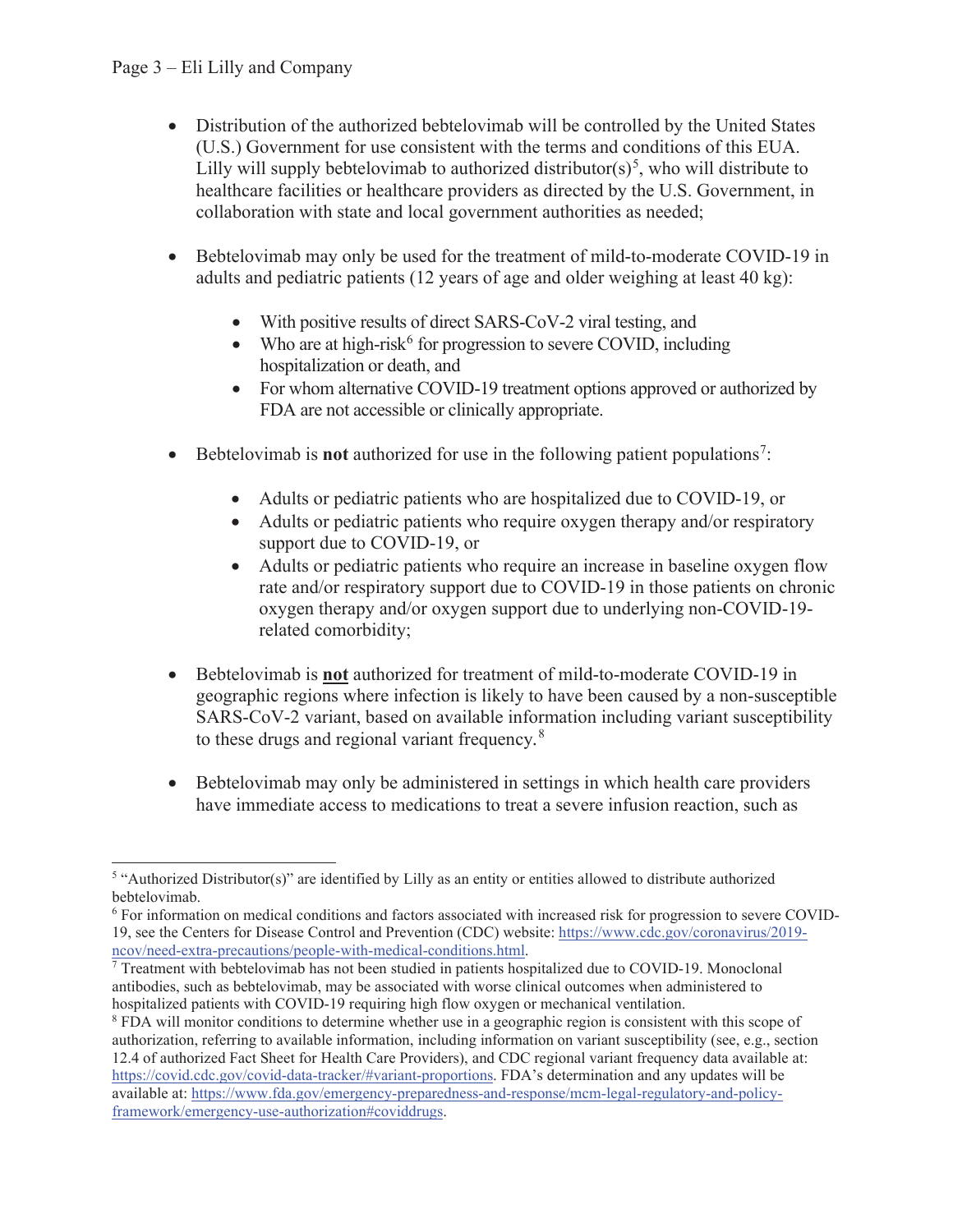anaphylaxis, and the ability to activate the emergency medical system (EMS), as necessary;

• The use of bebtelovimab covered by this authorization must be in accordance with the authorized Fact Sheets.

#### **Product Description**

Bebtelovimab injection (NDC 0002-7589-01) is a sterile, preservative-free clear to opalescent and colorless to slightly yellow to slightly brown solution supplied in a single-dose vial. Each carton contains a single vial of bebtelovimab, which is labeled "For Use Under Emergency Use Authorization (EUA)".

The authorized storage and handling information is included in the authorized Fact Sheet for Healthcare Providers.

Bebtelovimab is authorized for emergency use with the following product-specific information required to be made available to healthcare providers and to patients, parents, and caregivers, respectively, through Lilly's website www.LillyAntibody.com/bebtelovimab (referred to as the "authorized labeling"):

- Fact Sheet for Healthcare Providers: Emergency Use Authorization (EUA) for bebtelovimab
- Fact Sheet for Patients, Parents, and Caregivers: Emergency Use Authorization (EUA) of bebtelovimab for Coronavirus Disease 2019 (COVID-19)

I have concluded, pursuant to Section  $564(d)(2)$  of the Act, that it is reasonable to believe that the known and potential benefits of bebtelovimab, when used for the treatment of COVID-19 and used in accordance with this Scope of Authorization (Section II), outweigh the known and potential risks.

I have concluded, pursuant to Section 564(d)(3) of the Act, based on the totality of scientific evidence available to FDA, that it is reasonable to believe that bebtelovimab may be effective for the treatment of COVID-19 when used in accordance with this Scope of Authorization (Section II), pursuant to Section  $564(c)(2)(A)$  of the Act.

Having reviewed the scientific information available to FDA, including the information supporting the conclusions described in Section I above, I have concluded that bebtelovimab (as described in this Scope of Authorization (Section II)) meets the criteria set forth in Section 564(c) of the Act concerning safety and potential effectiveness.

The emergency use of bebtelovimab under this EUA must be consistent with, and may not exceed, the terms of the Authorization, including the Scope of Authorization (Section II) and the Conditions of Authorization (Section III). Subject to the terms of this EUA and under the circumstances set forth in the Secretary of HHS's determination under Section 564(b)(1)(C) described above and the Secretary of HHS's corresponding declaration under Section 564(b)(1), bebtelovimab is authorized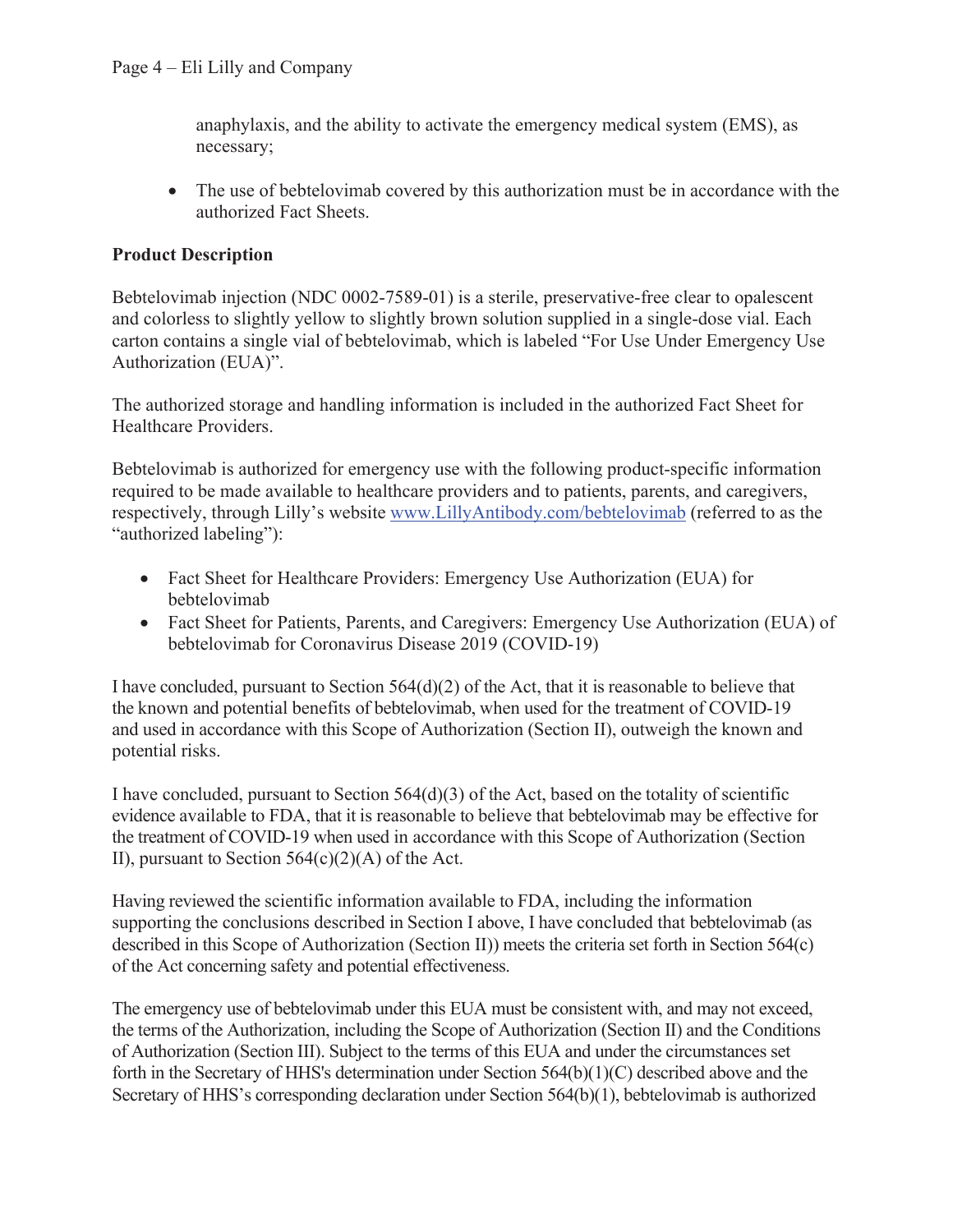for the treatment of COVID-19 as described in this Scope of Authorization (Section II) under this EUA, despite the fact that it does not meet certain requirements otherwise required by applicable federal law.

## **III. Conditions of Authorization**

Pursuant to Section 564 of the Act, I am establishing the following conditions on this authorization:

### Lilly and Authorized Distributors<sup>9</sup>

- A. Lilly and authorized distributor(s) will ensure that the authorized bebtelovimab is distributed, as directed by the U.S. government, and the authorized labeling (i.e., Fact Sheets) will be made available to healthcare facilities and/or healthcare providers consistent with the terms of this letter.
- B. Lilly and authorized distributor(s) will ensure that the terms of this EUA are made available to all relevant stakeholders (e.g., U.S. government agencies, state and local government authorities, authorized distributors, healthcare facilities, healthcare providers) involved in distributing or receiving bebtelovimab. Lilly will provide to all relevant stakeholders a copy of this Letter of Authorization and communicate any subsequent amendments that might be made to this Letter of Authorization and its authorized accompanying materials (i.e., Fact Sheets).
- C. Lilly may request changes to this authorization, including to the authorized Fact Sheets for bebtelovimab. Any request for changes to this EUA must be submitted to the Office of Infectious Diseases/Office of New Drugs/Center for Drug Evaluation and Research. Such changes require appropriate authorization prior to implementation.<sup>10</sup>
- D. Lilly may develop and disseminate instructional and educational materials (e.g., materials providing information on product administration and/or patient monitoring) that are consistent with the authorized emergency use of bebtelovimab as described in this Letter of Authorization and authorized labeling, without FDA's review and concurrence, when necessary to meet public health needs. Any instructional and educational materials that are inconsistent with the authorized labeling for bebtelovimab are prohibited. If the Agency notifies Lilly that any instructional and educational materials are inconsistent with the authorized labeling, Lilly must cease distribution of such instructional and educational

<sup>&</sup>lt;sup>9</sup> Supra at Note 5.

 $10$  The following types of revisions may be authorized without reissuing this letter: (1) changes to the authorized labeling; (2) non-substantive editorial corrections to this letter; (3) new types of authorized labeling, including new fact sheets; (4) new carton/container labels; (5) expiration dating extensions; (6) changes to manufacturing processes, including tests or other authorized components of manufacturing; (7) new conditions of authorization to require data collection or study; (8) new strengths of the authorized product, new product sources (e.g., of active pharmaceutical ingredient) or of product components. For changes to the authorization, including the authorized labeling, of the type listed in (3), (6), (7), or (8), review and concurrence is required from the Counter-Terrorism and Emergency Coordination Staff/Office of the Center Director/CDER and the Office of Counterterrorism and Emerging Threats/Office of the Chief Scientist.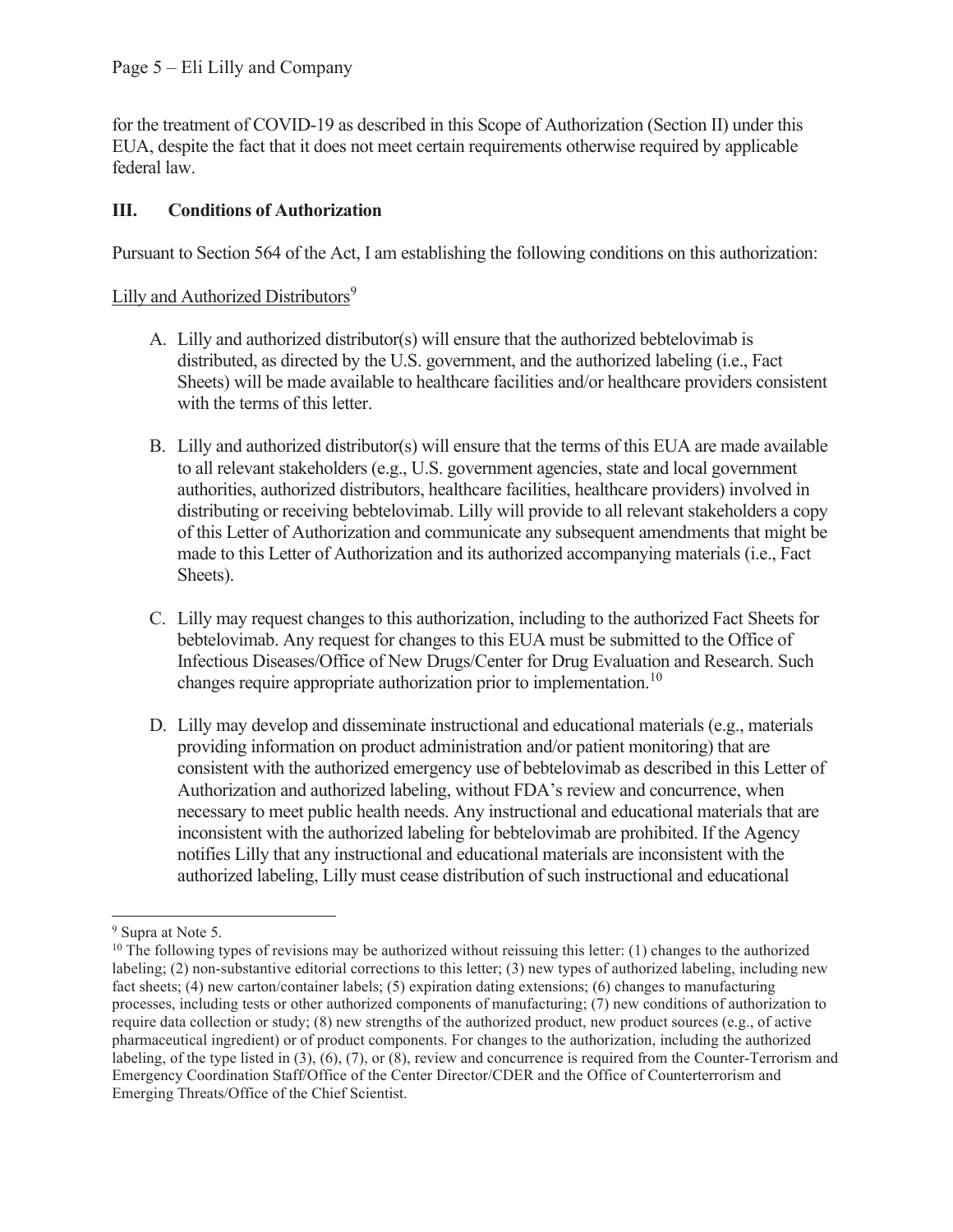materials. Furthermore, as part of its notification, the Agency may also require Lilly to issue corrective communication(s).

E. Lilly will report to FDA all serious adverse events and medication errors potentially related to bebtelovimab use that are reported to Lilly using either of the following options.

Option 1: Submit reports through the Safety Reporting Portal (SRP) as described on the FDA SRP web page.

Option 2: Submit reports directly through the Electronic Submissions Gateway (ESG) as described on the FAERS electronic submissions web page.

Submitted reports under both options must state: "Bebtelovimab use for COVID-19 under Emergency Use Authorization (EUA)." For reports submitted under Option 1, include this language at the beginning of the question "Describe Event" for further analysis. For reports submitted under Option 2, include this language at the beginning of the "Case Narrative" field.

- F. All manufacturing, packaging, and testing sites for both drug substance and drug product used for EUA supply will comply with current good manufacturing practice requirements of Section 501(a)(2)(B) of the Act.
- G. Lilly will submit information to the Agency within three working days of receipt of any information concerning significant quality problems with distributed drug product of bebtelovimab that includes the following:
	- Information concerning any incident that causes the drug product or its labeling to be mistaken for, or applied to, another article; or
	- $\bullet$  Information concerning any microbiological contamination, or any significant chemical, physical, or other change or deterioration in the distributed drug product, or any failure of one or more distributed batches of the drug product to meet the established specifications.

If a significant quality problem affects unreleased product and may also impact product(s) previously released and distributed, then information must be submitted for all potentially impacted lots.

Lilly will include in its notification to the Agency whether the batch, or batches, in question will be recalled. If FDA requests that these, or any other batches, at any time, be recalled, Lilly must recall them.

If not included in its initial notification, Lilly must submit information confirming that Lilly has identified the root cause of the significant quality problems, taken corrective action, and provide a justification confirming that the corrective action is appropriate and effective. Lilly must submit this information as soon as possible but no later than 45 calendar days from the initial notification.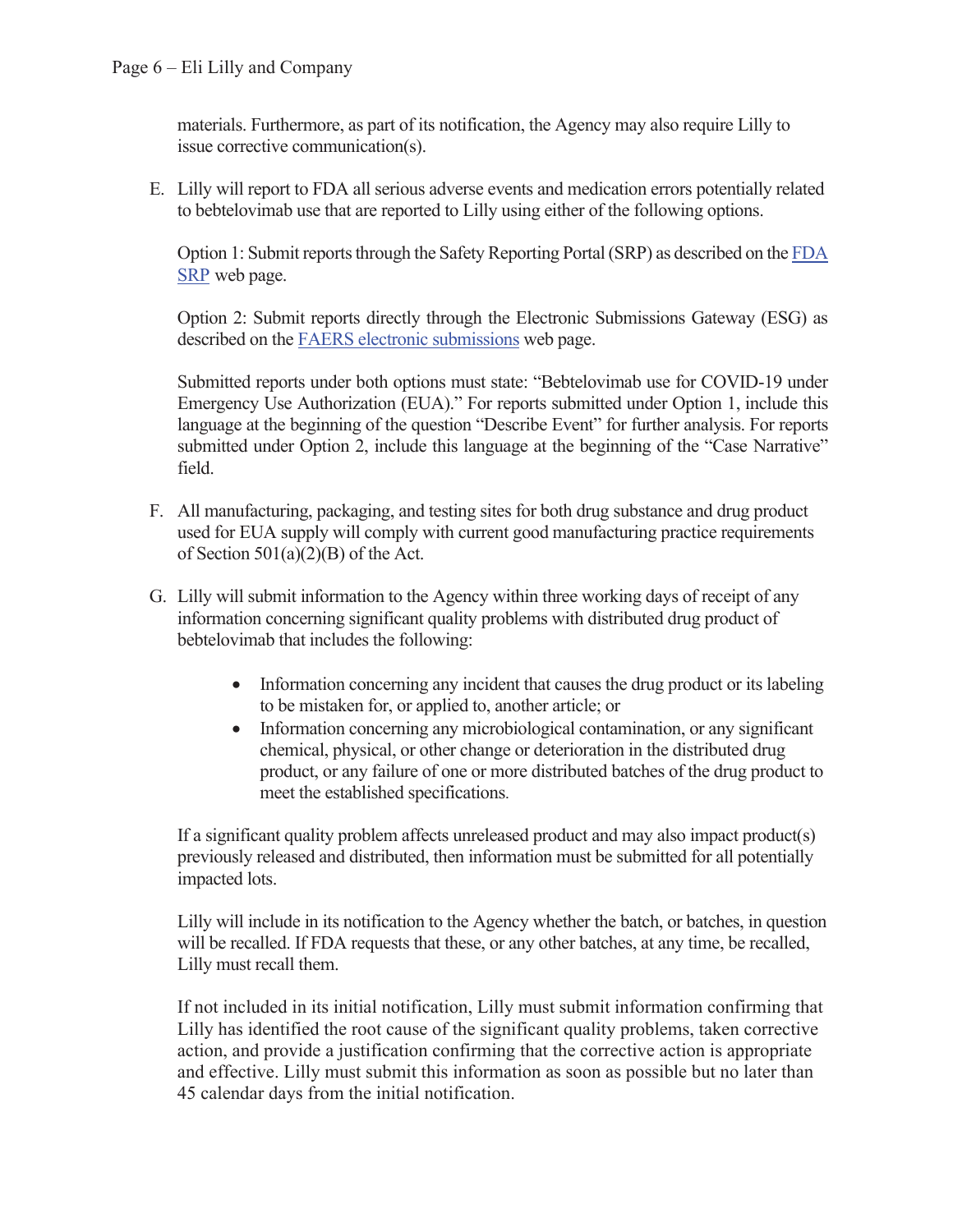- H. Lilly will manufacture bebtelovimab to meet all quality standards and per the manufacturing process and control strategy as detailed in Lilly's EUA request. Lilly will not implement any changes to the description of the product, manufacturing process, facilities and equipment, and elements of the associated control strategy that assure process performance and quality of the authorized product, without notification to and concurrence by the Agency as described under condition D.
- I. Lilly will list bebtelovimab with a unique product NDC under the marketing category of Emergency Use Authorization. Further, the listing will include each establishment where manufacturing is performed for the drug and the type of operation performed at each such establishment.
- J. Through a process of inventory control, Lilly and authorized distributor(s) will maintain records regarding distribution of bebtelovimab (i.e., lot numbers, quantity, receiving site, receipt date).
- K. Lilly will establish a process for monitoring genomic database(s) for the emergence of global viral variants of SARS-CoV-2. A summary of Lilly's process should be submitted to the Agency as soon as practicable, but no later than 30 calendar days of the issuance of this letter, and within 30 calendar days of any material changes to such process. Lilly will provide reports to the Agency on a monthly basis summarizing any findings as a result of its monitoring activities and, as needed, any follow-up assessments planned or conducted.
- L. FDA may require Lilly to assess the activity of the authorized bebtelovimab against any global SARS-CoV-2 variant(s) of interest (e.g., variants that are prevalent or becoming prevalent that harbor substitutions in the target protein or in protein(s) that interact with the target protein). Lilly will perform the required assessment in a manner and timeframe agreed upon by Lilly and the Agency. Lilly will submit to FDA a preliminary summary report immediately upon completion of its assessment followed by a detailed study report within 30 calendar days of study completion. Lilly will submit any relevant proposal(s) to revise the authorized labeling based on the results of its assessment, as may be necessary or appropriate based on the foregoing assessment.
- M. Lilly shall provide samples as requested of the authorized bebtelovimab to the HHS for evaluation of activity against emerging global viral variants of SARS-CoV-2, including specific amino acid substitution(s) of interest (e.g., variants that are highly prevalent or that harbor substitutions in the target protein) within 5 business days of any request made by HHS. Analyses performed with the supplied quantity of authorized bebtelovimab may include, but are not limited to, cell culture potency assays, protein binding assays, cell culture variant assays (pseudotyped virus-like particles and/or authentic virus), and *in vivo* efficacy assays.
- N. Lilly must provide the following information to the Agency: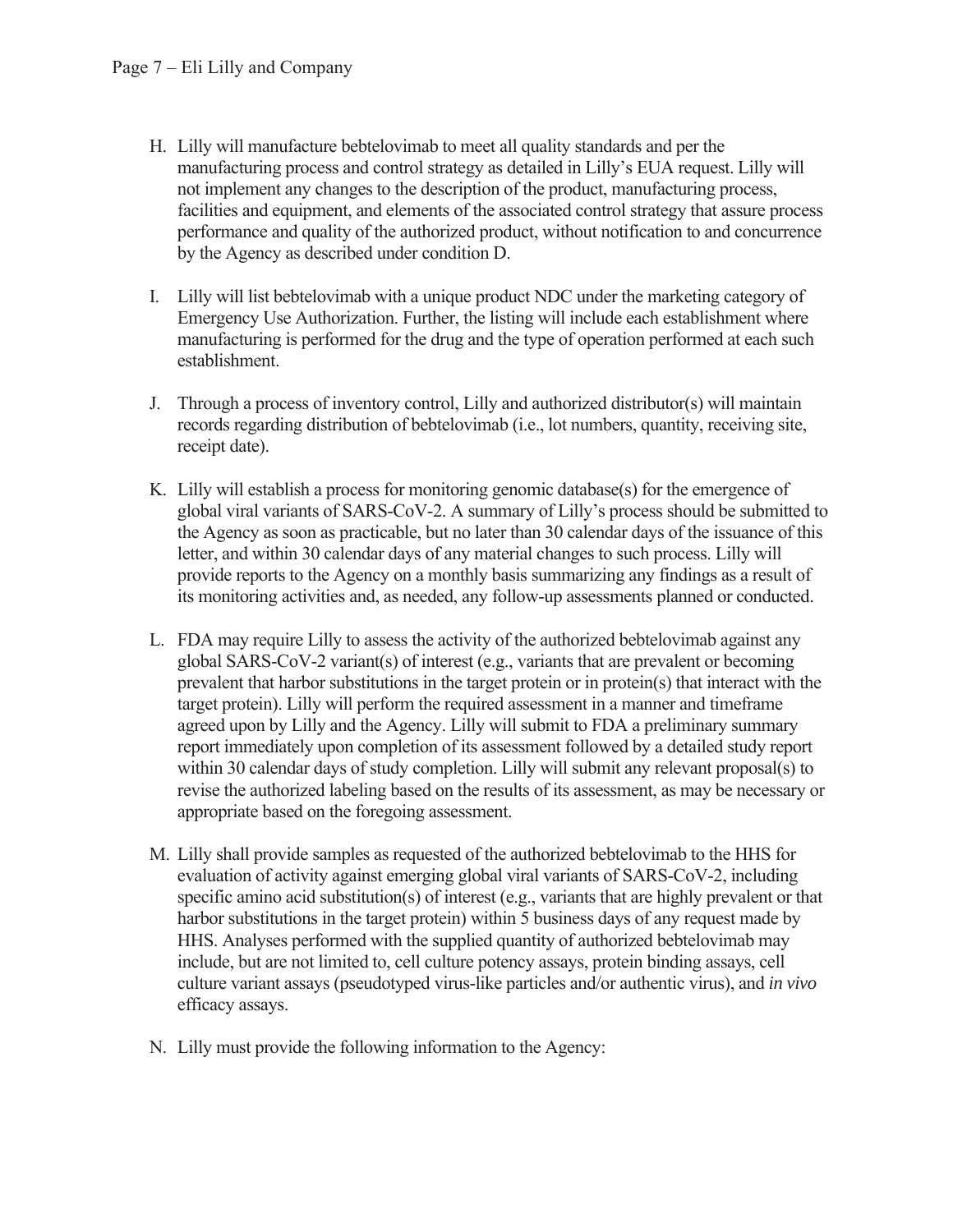- 1. Lilly will submit a study report to FDA characterizing the development of SARS-CoV-2 resistance to bebtelovimab in cell culture passage experiments no later than 30 days of the completion of these experiments.
- 2. Lilly will submit to FDA all sequencing data assessing bebtelovimab, including sequencing of any participant samples from the full analysis population from PYAH arms 9-14 that have not yet been completed no later than March 31, 2022.
- 3. Lilly will submit a proposed clinical trial protocol to further evaluate bebtelovimab for the treatment of mild-to-moderate COVID-19 in non-hospitalized patients no later than March 1, 2022.
- O. Lilly and authorized distributor(s) will make available to FDA upon request any records maintained in connection with this EUA.

#### Healthcare Facilities to Whom Bebtelovimab Is Distributed and Healthcare Providers Administering bebtelovimab

- P. Healthcare facilities and healthcare providers will ensure that they are aware of the letter of authorization, and the terms herein, and that the authorized Fact Sheets are made available to healthcare providers and to patients and caregivers, respectively, through appropriate means, prior to administration of bebtelovimab as described in the Scope of Authorization (Section II) under this EUA.
- Q. Healthcare facilities and healthcare providers receiving bebtelovimab will track all serious adverse events and medication errors that are considered to be potentially related to bebtelovimab use and must report these to FDA in accordance with the Fact Sheet for Healthcare Providers. Complete and submit a MedWatch form (www.fda.gov/medwatch/report.htm), or complete and submit FDA Form 3500 (health professional) by fax (1-800-FDA-0178) (these forms can be found via link above). Call 1- 800-FDA-1088 for questions. Submitted reports must state, "Bebtelovimab use for COVID-19 under Emergency Use Authorization" at the beginning of the question "Describe Event" for further analysis.
- R. Healthcare facilities and healthcare providers will ensure that appropriate storage is maintained until the product is administered consistent with the terms of this letter and the authorized labeling.
- S. Through a process of inventory control, healthcare facilities will maintain records regarding the dispensing and administration of bebtelovimab for the use authorized in this letter (i.e., lot numbers, quantity, receiving site, receipt date), product storage, and maintain patient information (e.g., patient name, age, disease manifestation, number of doses administered per patient, other drugs administered).
- T. Healthcare facilities will ensure that any records associated with this EUA are maintained until notified by Lilly and/or FDA. Such records will be made available to Lilly, HHS, and FDA for inspection upon request.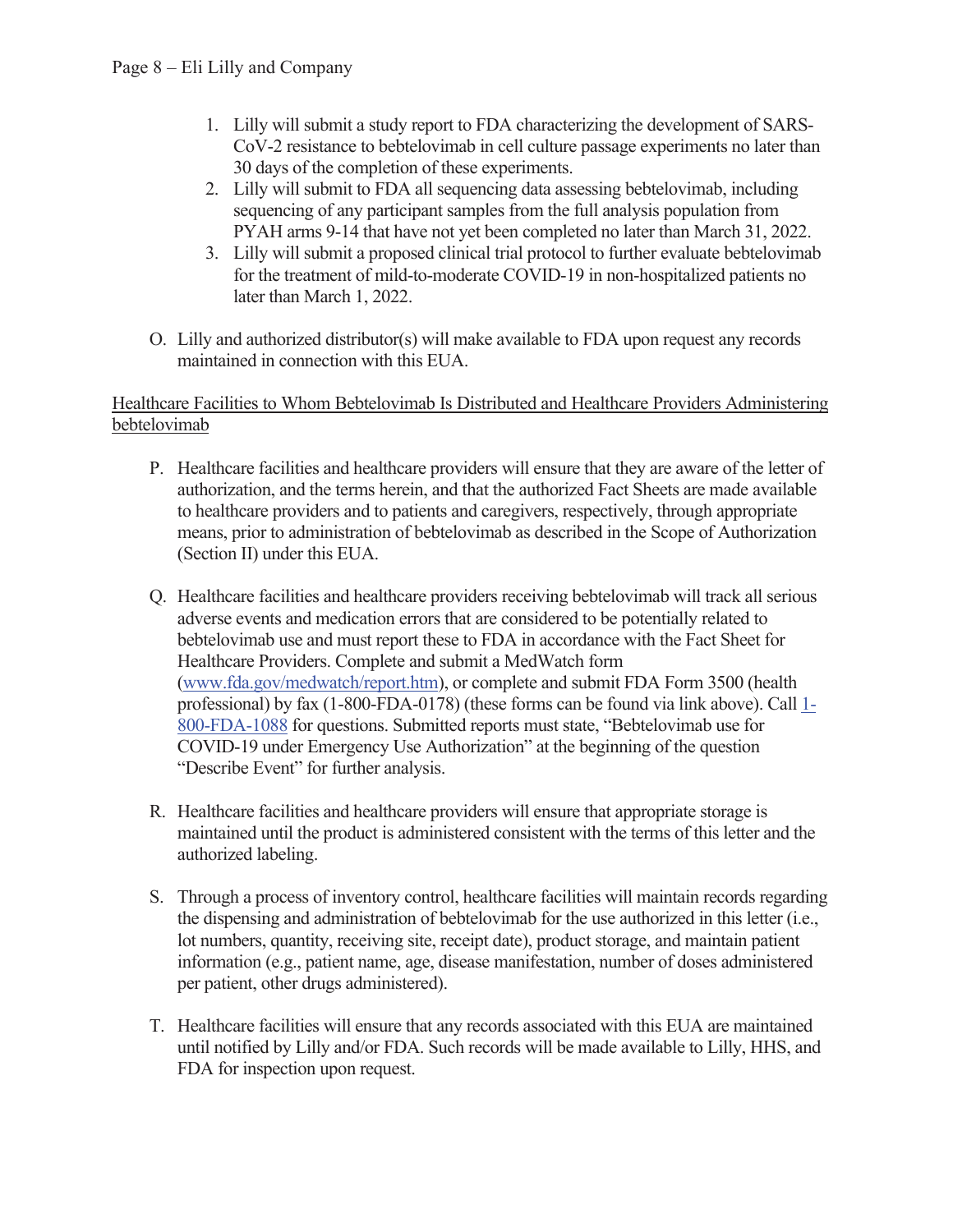U. Healthcare facilities and providers will report therapeutics information and utilization data as directed by HHS.

#### Conditions Related to Printed Matter, Advertising, and Promotion

- V. All descriptive printed matter, advertising, and promotional materials relating to the use of bebtelovimab under this authorization shall be consistent with the authorized labeling, as well as the terms set forth in this EUA, and meet the requirements set forth in Section 502(a) and (n) of the Act, as applicable, and FDA implementing regulations. References to "approved labeling", "permitted labeling" or similar terms in these requirements shall be understood to refer to the authorized labeling for the use of bebtelovimab under this authorization. In addition, such materials shall:
	- Be tailored to the intended audience.
	- Not take the form of reminder advertisements, as that term is described in 21 CFR 202.1(e)(2)(i), 21 CFR 200.200 and 21 CFR 201.100(f).
	- Present the same risk information relating to the major side effects and contraindications concurrently in the audio and visual parts of the presentation for advertising and promotional materials in audio-visual format.
	- Be accompanied by the authorized labeling, if the promotional materials are not subject to Section 502(n) of the Act.
	- Be submitted to FDA accompanied by Form FDA-2253 at the time of initial dissemination or first use.

If the Agency notifies Lilly that any descriptive printed matter, advertising or promotional materials do not meet the terms set forth in conditions V through X of this EUA, Lilly must cease distribution of such descriptive printed matter, advertising, or promotional materials in accordance with the Agency's notification. Furthermore, as part of its notification, the Agency may also require Lilly to issue corrective communication(s).

- W. No descriptive printed matter, advertising, or promotional materials relating to the use of bebtelovimab under this authorization may represent or suggest that bebtelovimab is safe or effective when used for the treatment of COVID-19.
- X. All descriptive printed matter, advertising, and promotional material, relating to the use of bebtelovimab under this authorization clearly and conspicuously shall state that:
	- Bebtelovimab has not been approved, but has been authorized for emergency use by FDA under an EUA, for the treatment of mild-to-moderate COVID-19 in adults and pediatric patients (12 years of age and older weighing at least 40 kg) who are at high-risk for progression to severe COVID-19, including hospitalization or death, and for whom alternative COVID-19 treatment options approved or authorized by FDA are not accessible or clinically appropriate; and
	- The emergency use of bebtelovimab is only authorized for the duration of the declaration that circumstances exist justifying the authorization of the